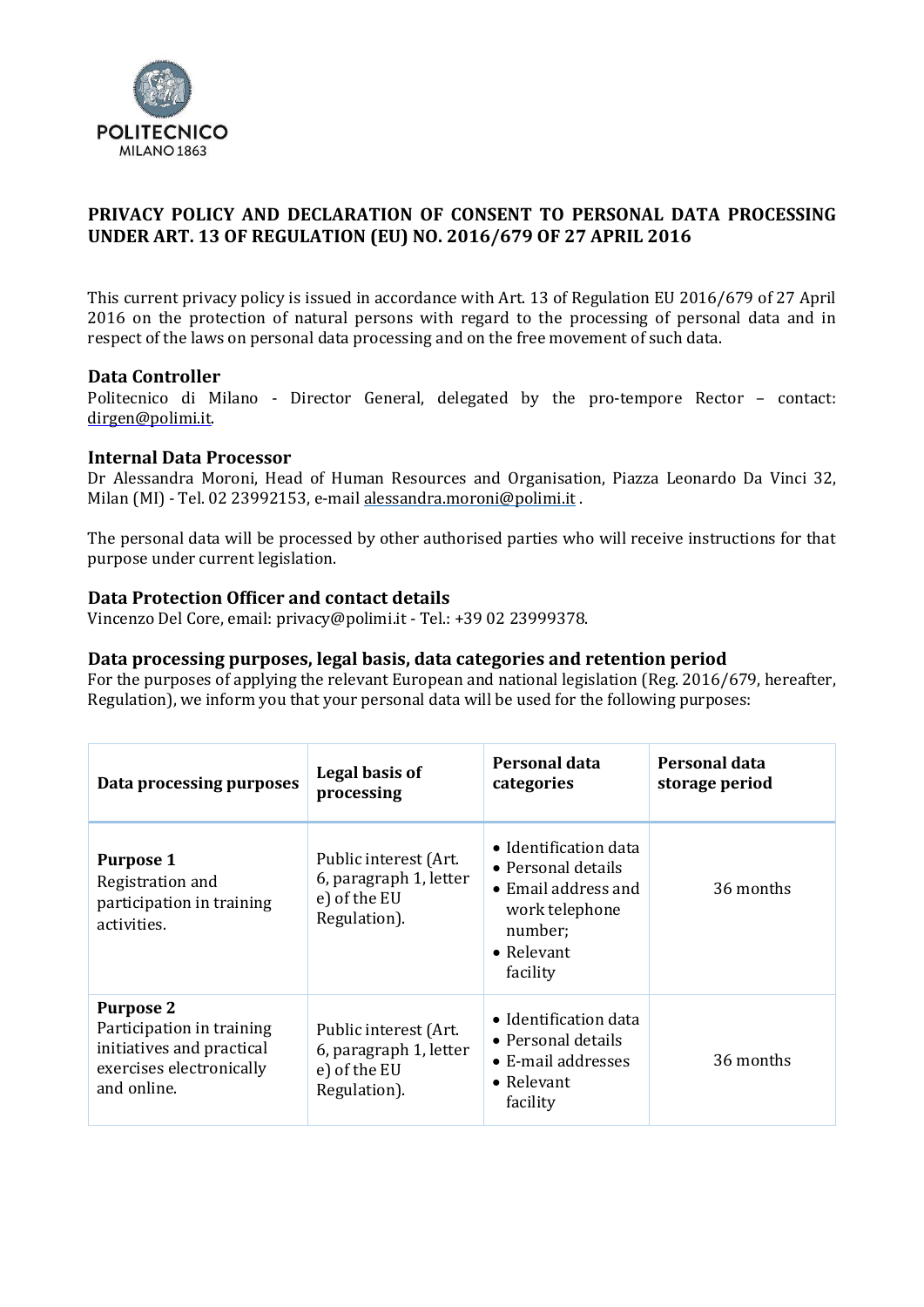

| <b>Purpose 3</b><br>Statistical purposes,<br>storage and<br>archiving. | Public interest (Art.<br>6, paragraph 1, letter<br>e) of the EU<br>Regulation). | Identificatio<br>$\bullet$<br>n details<br>Personal details<br>$\bullet$<br>E-mail addresses<br>$\bullet$<br>Relevant<br>$\bullet$<br>facility | The data necessary<br>for the correct<br>functioning of the<br>public administration<br>will be archived and<br>stored indefinitely, in<br>respect of principles<br>of transparency,<br>lawfulness,<br>proportionality and<br>minimisation. |
|------------------------------------------------------------------------|---------------------------------------------------------------------------------|------------------------------------------------------------------------------------------------------------------------------------------------|---------------------------------------------------------------------------------------------------------------------------------------------------------------------------------------------------------------------------------------------|
|------------------------------------------------------------------------|---------------------------------------------------------------------------------|------------------------------------------------------------------------------------------------------------------------------------------------|---------------------------------------------------------------------------------------------------------------------------------------------------------------------------------------------------------------------------------------------|

## **Nature of the data**

The provision of data is mandatory. Refusal to provide the data makes it impossible to carry out the intended purposes.

## **Special categories of data**

Any personal data belonging to special categories under Art. 9 of the Regulation, such as:

• personal data relating to the employment relationship;

are processed, for the purpose indicated in the table, to allow the data subject:

- to use the services of Politecnico di Milano based upon the declared requirements;
- to obtain contributions and study scholarships;
- for career management.

## **Processing methods**

Processing for the above purposes may be carried out on paper and digitally, manually or with electronic or automated tools and/or external databases owned by the supplier Cyberg Guru. Short communications may also be sent by SMS to persons in possession of a company mobile phone, with the aim of training personnel in relation to security.

The data are stored in paper archives for the processing duration and in digital format indefinitely based upon the obligations of transparency and proper functioning of the public administration.

Duly authorised persons are entitled to access the data acquired for the aforementioned purposes. The data will be processed in statistical form by the external data processor Cyber Guru using an automated process, in aggregated and anonymised format, including for profiling purposes.

In particular, the Data Controller will process, even in an automated manner, the data provided, starting from the delivery of the programme and activities related to the conduct of training, related to the professional career and exclusively for the purposes related to the performance of institutional duties of public interest for which it is responsible.

## **Categories of Recipients**

In relation to the indicated purposes, the data may be communicated to Cyber Guru or they may be communicated to companies and/or persons, both in Italy and abroad, that provide services, even external, on behalf of